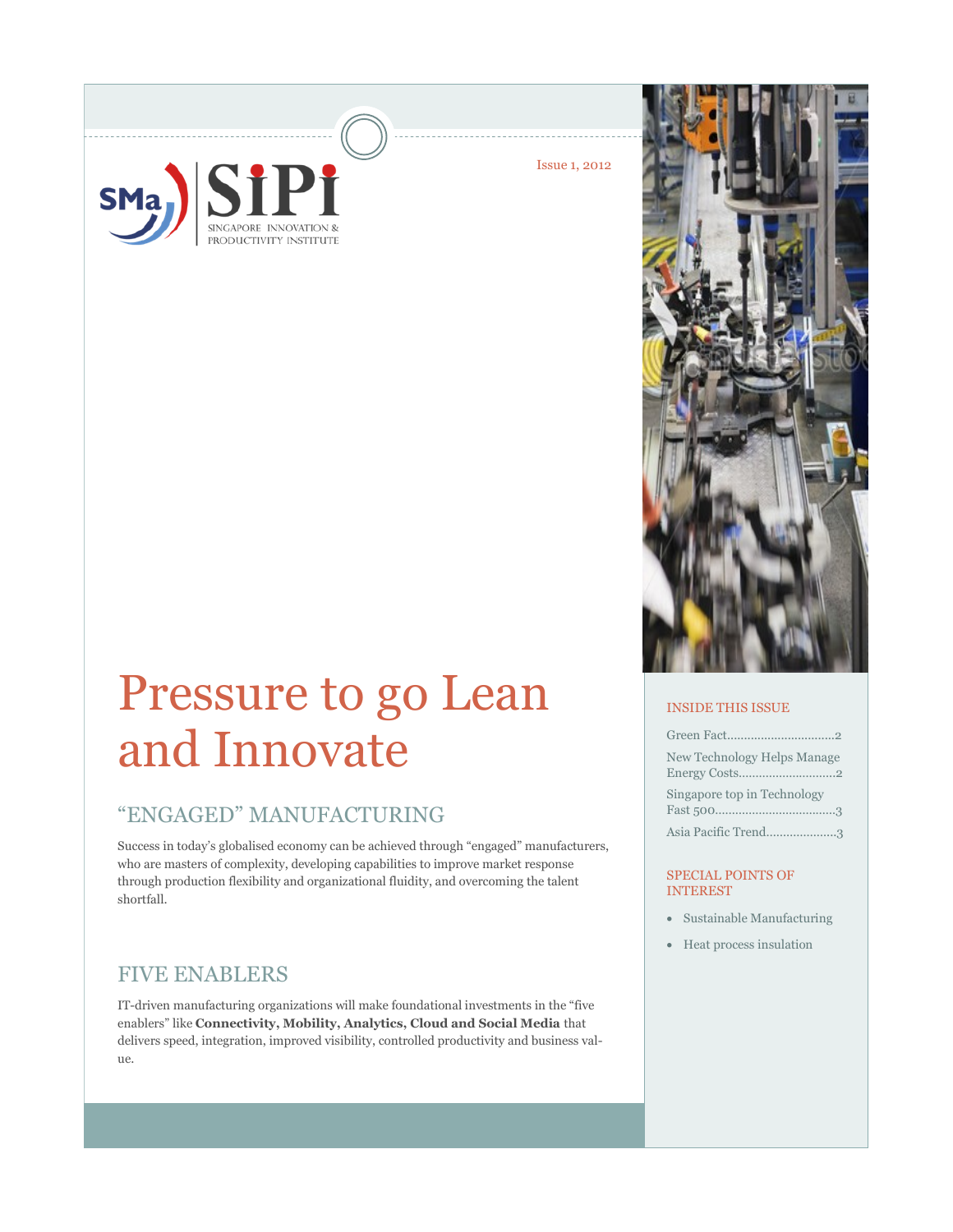#### *Green Fact:*

*In 2008, the United States consumed 99 Quadrillion Btus (British thermal units) of energy, mostly in the form of fossil fuels such as coal, natural gas, and oil. One Btu is equivalent to the energy released by burning one match. So, the United State's annual energy consumption adds up to a mind boggling 99,000,000,000,000,000 matches. That's 271 trillion each day, or roughly 1 million matches per person per day.*



Application of Nansulate® High Heat on factory heat exchanger to reduce energy use and increase longevity of equipment.

Source : http:// www.foodmanufacturing.com/ articles/2010/02/new-technologyhelps-manage-energy-costs

## NEW TECHNOLOGY HELPS MANAGE ENERGY

A new technology that is **making changes in the food manufacturing industry** is a family of nanotechnology based insulation coatings by Industrial Nanotech, Inc. under the brand name of Nansulate®. The coatings are based upon a patented technology which incorporates a safe microsized particle with nano-sized internal architecture into a low VOC water-based acrylic latex coating. The nanocomposite has extremely low thermal conduction and a hydrophobic nature. **What this offers to manufacturers in any industry is the ability to easily insulate heat process and cooling equipment, while also protecting it from corrosion and mold growth.**

One early adopter from the dairy industry knows the benefits of this new technology well. Ultraspin Technology in Australia used the coating to insulate a 5m2 outdoor stainless steel tank which was used for melting butterfat. David Morabito, Process Engineer explained, "We achieved a measurable difference in the contents of this tank...The outside was previously too hot to touch. With three coats applied, the touch was now warm to touch and there was a visual improvement to the melting efficiency of the product inside."

**Significant energy savings have been experienced in many industries, with textile manufacturing being a leader in adoption of the insulation technology.** Henateks, a textile customer, coated all their heat producing equipment with the technology. They saved over US\$0.46 million in energy costs in 2008 due to use of the coatings, and reduced their natural gas use by 1,097,447 m3. Their material cost for the project was US\$0.2 million and their payback period was 7 months. **Overall energy costs were reduced by 20%**.

In addition to offering insulation, corrosion prevention and resistance to mold growth, the coatings are also clear, which allows for visual inspection of the substrate surface without costly removal. The company's GP product was awarded NSF nonfood compound registration (formerly USDS registration) under the R2 category, which was done specifically for the food industry.

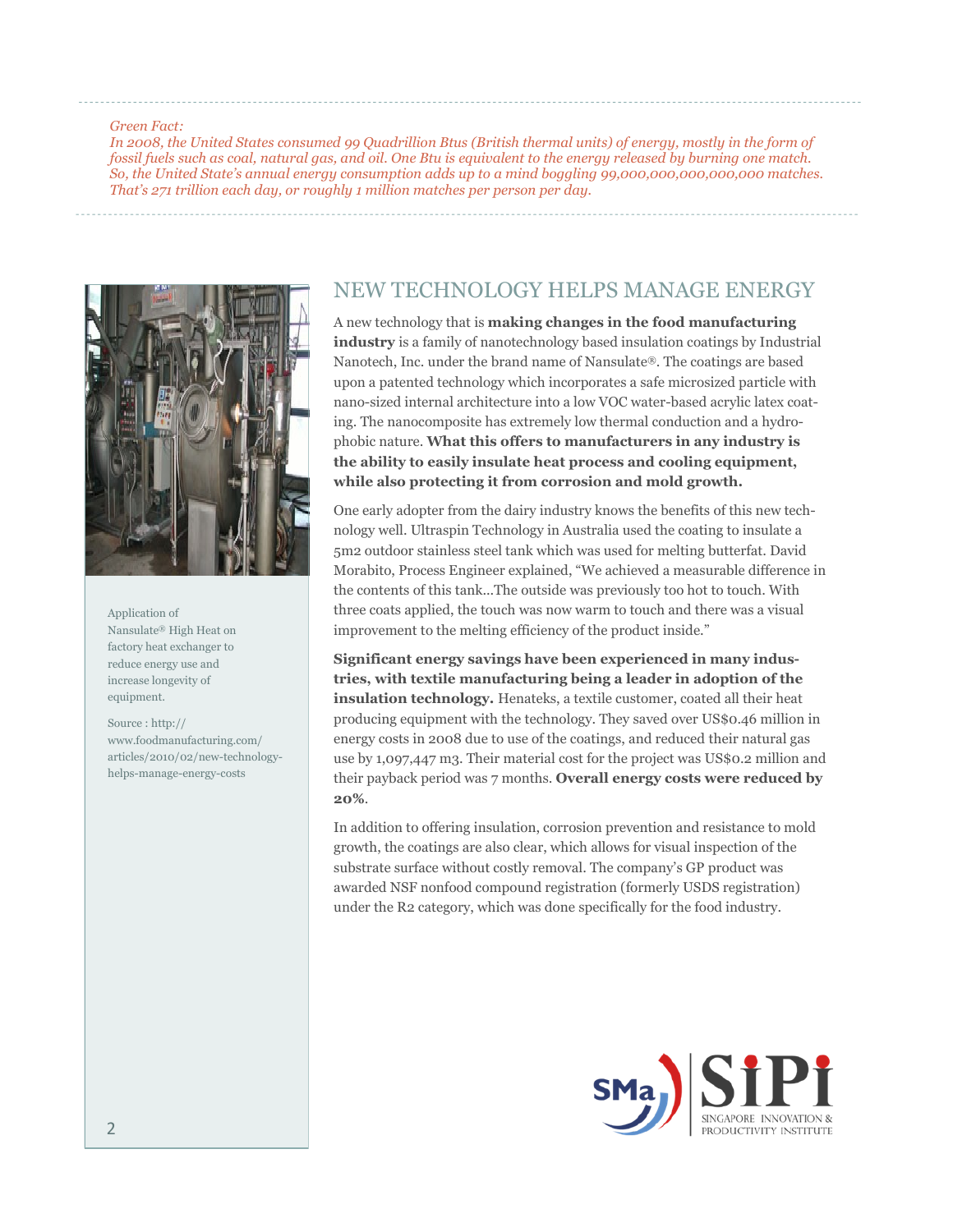

*KAI Square's innovative technology-related surveillance solutions won itself transformational growth from 2009 to 2010.*

# SINGAPORE TOP IN TECHNOLOGY FAST 500

Singapore emerged with 13 winning companies in the 2011 Deloitte Technology Fast 500 Asia Pacific competition which ranks the region's 500 fastest growing technology firms.

One of the winners is KAI Square, an Interactive Digital Media company providing **innovative technology-related surveillance services and monitoring solutions**. Over three years, KAI Square grew by 777 per cent in revenue. Overall, average revenue of the Top 500 firms achieved 476 per cent, a considerable increase from 2010's 374 per cent and 2009's 361 per cent.

John E Goeres, Industry Leader of Deloitte Southeast Asia's Technology, Media and Telecommunications (TMT) practice said, "**We've seen Singapore rise in the rankings this year, led by break-away growth in the Interactive Digital Media (IDM) subsector**. Two of the top three Singapore ranked winners are IDM companies. The top four Singapore companies represent the Software sector, followed by increasing numbers in Green Technology, Telecommunications/ Networking, and Semiconductor. KAI Square Pte Ltd in particular represents a **growing base of homegrown Singaporean startups, further supported by the Singapore Government research & development and industry grant programmes**. The entrepreneurial spirit is alive and well in Singapore," said

Over the past decade, technology industry growth in Singapore has diversified and increasingly been driven by an aggressive push towards a knowledgebased, productivity-gain economy.

### ASIA PACIFIC TRENDS

China continued to dominate the Asia Pacific technology industry, not only topping this year's rankings but delivering three of the Top 5 winners, including Tendyron Corporation (No. 3), Jiaxing Mbaobao Network Technology (No. 4).

Taiwan has regained the lead in terms of the number of ranked companies, with 133 contributions versus last year's 86. Taiwan company Giga Solar Materials, which was last year's overall winner, continued its growth, staying in the Top 10 and ranking at No. 5 with a three year revenue growth of 5,560%, while another Taiwanese firm, Brightek Optoelectronic, ranked No.8.

South Korea surged this year, with 96 companies making the ranking and two firms making the Top 10, namely Silicon Mitus Inc. (No. 2) and Sinsung Solar Energy Corp.  $(N<sub>0</sub>10)$ 

**Singapore had its best showing in the 10-year history of Deloitte's programme, with a total of 13 ranked Singapore companies, including four that reached the Top 150 this year**.

"Singapore has consistently moved up the rankings in the last few years. Since 2008, **Singapore has shown strong technology growth and has weathered the storm of the global financial crisis with resilience and positive momentum, as quantified in our Deloitte programme**," said Shariq Barmaky, Industry Leader of Deloitte Singapore's Technology, Media and Telecommunications (TMT) practice.

Source: Technology Fast500 Asia Pacific 2011 Winners Report and Ranking

Source: Technology Fast500 Asia Pacific 2011 Winners Report and Ranking